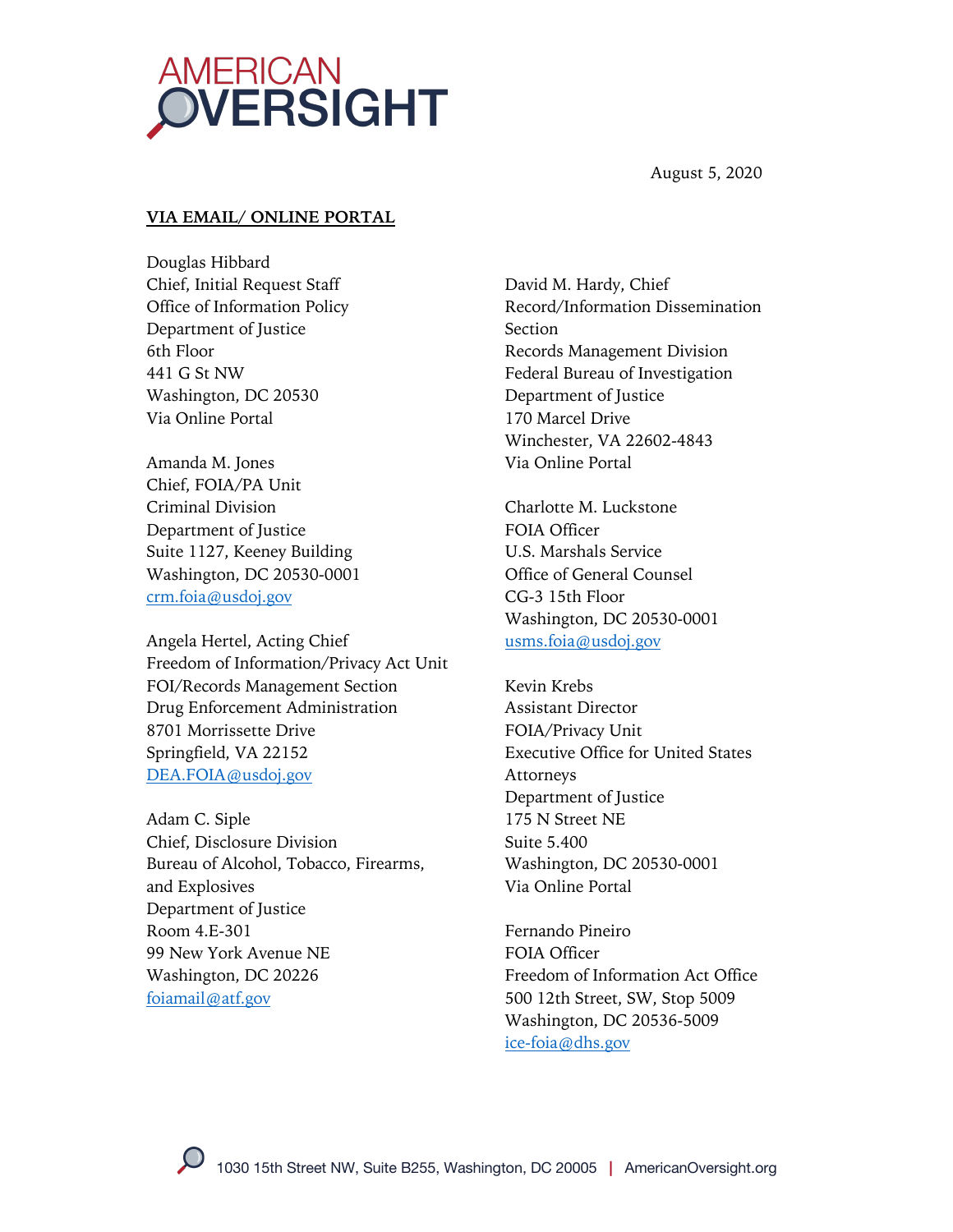### **Re: Freedom of Information Act Request**

#### Dear FOIA Officer:

Pursuant to the Freedom of Information Act (FOIA), 5 U.S.C. § 552, and the implementing regulations of your agency, American Oversight makes the following request for records.

On July 8, 2020, Attorney General William Barr announced the launch of Operation Legend, an effort to send federal law enforcement officers to help state and local officials "fight the sudden surge of violent crime" in certain cities. $<sup>1</sup>$  After an initial deployment to</sup> Kansas City, Missouri, the Attorney General announced that he would expand the operation to Chicago, Albuquerque, Cleveland, Detroit, and Milwaukee. <sup>2</sup> The Department of Justice has stated that these operations will involve investigators and agents from the Federal Bureau of Investigation (FBI), the Drug Enforcement Administration (DEA), the Bureau of Alcohol, Tobacco, Firearms, and Explosives (ATF), the U.S. Marshals Service (USMS), and the Department of Homeland Security's Homeland Security Investigations (HSI), aided by additional funding from the Bureau of Justice Assistance. 3

American Oversight seeks records with the potential to shed light on the strategy behind these deployments and the activities of agency personnel deployed in American cities under Operation Legend.

## **Requested Records**

American Oversight requests that your agency produce the following records within twenty business days:

Records sufficient to identify the following information about the individuals who have been arrested by agents of your agency as part of Operation Legend:

1. The number of individuals arrested;

<sup>2</sup> Press release, *Attorney General William P. Barr Joins President Donald J. Trump to Announce Expansion of Operation Legend***,** Dep't of Justice (July 22, 2020), *available at*  https://www.justice.gov/opa/pr/attorney-general-william-p-barr-joins-president-donald-jtrump-announce-expansion-operation; Press release, *Operation Legend Expanded to Cleveland, Detroit, and Milwaukee,* Dep't of Justice (July 29, 2020), *available at*  https://www.justice.gov/opa/pr/operation-legend-expanded-cleveland-detroit-andmilwaukee.

<sup>1</sup> Press release, *Attorney General William P. Barr Announces Launch of Operation Legend*, Dep't of Justice (July 8, 2020), *available at* https://www.justice.gov/opa/pr/attorney-generalwilliam-p-barr-announces-launch-operation-legend.

<sup>3</sup> *Id*.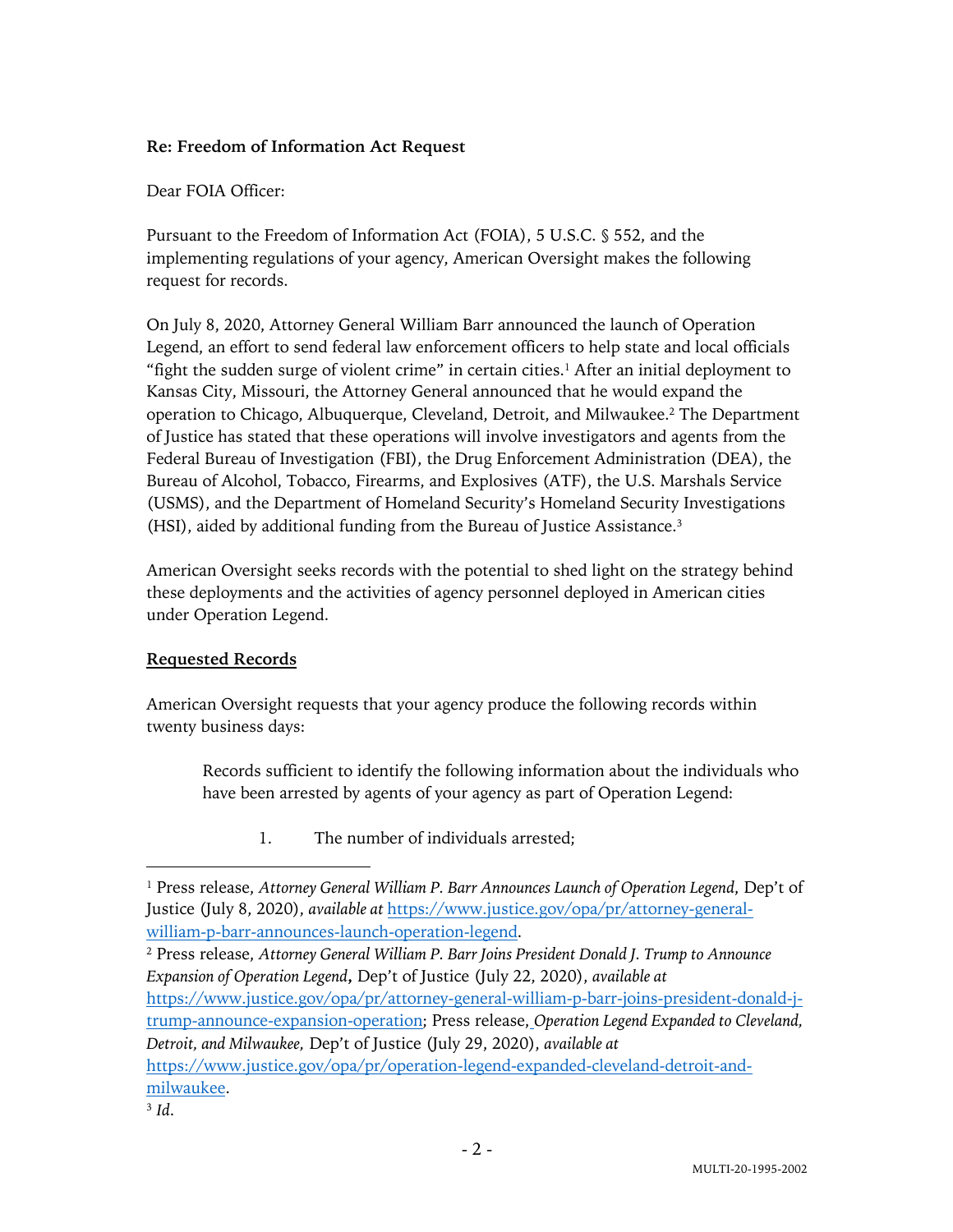- 2. The city in which each individual was arrested;
- 3. The unit or component by which each individual was arrested;
- 4. The duration of each individual's time in federal custody;
- 5. With what offense, if any, each individual has been charged.

To the extent your agency maintains this data in aggregated form, such as in a spreadsheet or within a database or other format that can be readily exported to a spreadsheet, American Oversight requests responsive data in such format. In addition to records in the form of spreadsheets and tables, this request encompasses records in the form of final memoranda, reports, and talking points. To be clear, American Oversight is not requesting details about individual cases and does not object to the redaction of such details (e.g., names or other identifying information) from records responsive to this request. American Oversight further notes that, while your agency is best positioned to identify the location of responsive records, your agency's leadership offices are likely to possess responsive records in light of the extraordinary threat of this national emergency.

Please provide all responsive records from July 1, 2020, through the date of the search.

#### **Fee Waiver Request**

In accordance with 5 U.S.C.  $\frac{1}{5}$  552(a)(4)(A)(iii) and your agency's regulations, American Oversight requests a waiver of fees associated with processing this request for records. The subject of this request concerns the operations of the federal government, and the disclosures will likely contribute to a better understanding of relevant government procedures by the general public in a significant way. Moreover, the request is primarily and fundamentally for non-commercial purposes.

American Oversight requests a waiver of fees because disclosure of the requested information is "in the public interest because it is likely to contribute significantly to public understanding of operations or activities of the government."4 The public has a significant interest in the design and implementation of Operation Legend, including the process by which targeted cities were chosen and the strategy by which the Department of Justice intends to achieve the operation's stated goals. <sup>5</sup> Records with the potential to shed

 $4\,5\,$  U.S.C.  $\frac{6}{3}\,552(a)(4)(A)(iii)$ .

<sup>5</sup> Alexander Mallin, *AG Barr Announces New Initiative 'Operation Legend' to Tackle Violent Crime*, ABC News (July 9, 2020, 3:35 PM), https://abcnews.go.com/Politics/ag-barr-announcesinitiative-operation-legend-tackle-violent/story?id=71695453; Brian Lowry & Allison Kite, *Lucas Raises Concerns about Trump's 'Dog-Whistling' as Federal 'Operation Legend' Expands*, Kansas City Star, July 22, 2020, https://www.kansascity.com/news/politicsgovernment/article244409327.html; Melissa Quinn, *Barr Rejects Claims DOJ Diverted Resources and Personnel to Boost Trump's Reelection*, CBS News (July 28, 2020, 12:02 PM),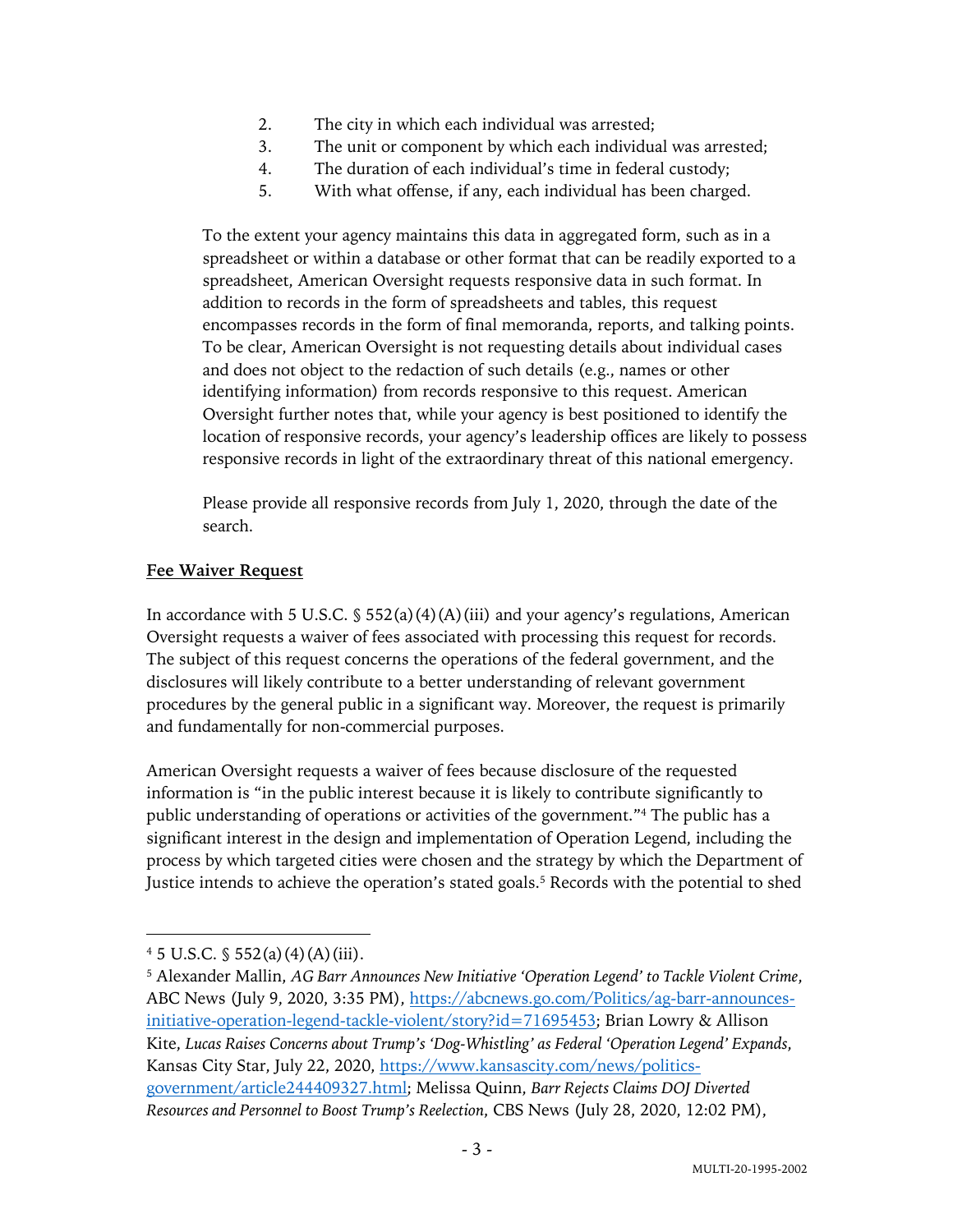light on this matter would contribute significantly to public understanding of operations of the federal government, including the actions of federal personnel deployed to American cities. American Oversight is committed to transparency and makes the responses agencies provide to FOIA requests publicly available, and the public's understanding of the government's activities would be enhanced through American Oversight's analysis and publication of these records.

This request is primarily and fundamentally for non-commercial purposes.<sup>6</sup> As a  $501(c)(3)$ nonprofit, American Oversight does not have a commercial purpose and the release of the information requested is not in American Oversight's financial interest. American Oversight's mission is to promote transparency in government, to educate the public about government activities, and to ensure the accountability of government officials. American Oversight uses the information gathered, and its analysis of it, to educate the public through reports, press releases, or other media. American Oversight also makes materials it gathers available on its public website and promotes their availability on social media platforms, such as Facebook and Twitter.7

American Oversight has also demonstrated its commitment to the public disclosure of documents and creation of editorial content through regular substantive analyses posted to its website. <sup>8</sup> Examples reflecting this commitment to the public disclosure of documents and the creation of editorial content include the posting of records related to the Trump Administration's contacts with Ukraine and analyses of those contacts;<sup>9</sup> posting records and editorial content about the federal government's response to the Coronavirus pandemic;<sup>10</sup> posting records received as part of American Oversight's "Audit the Wall" project to gather and analyze information related to the administration's proposed construction of a barrier along the U.S.-Mexico border, and analyses of what

https://www.cbsnews.com/live-updates/william-barr-house-judiciary-committeetestimony-contentious/#post-update-7dbcef5b.

<sup>6</sup> *See* 5 U.S.C. § 552(a)(4)(A)(iii).

<sup>7</sup> American Oversight currently has approximately 15,500 page likes on Facebook and 104,300 followers on Twitter. American Oversight, Facebook,

https://www.facebook.com/weareoversight/ (last visited July 20, 2020); American Oversight (@weareoversight), Twitter, https://twitter.com/weareoversight (last visited July 20, 2020).

<sup>8</sup> *See generally News*, American Oversight, https://www.americanoversight.org/blog.

<sup>9</sup> *Trump Administration's Contacts with Ukraine*, American Oversight,

https://www.americanoversight.org/investigation/the-trump-administrations-contactswith-ukraine.

<sup>10</sup> *See generally The Trump Administration's Response to Coronavirus*, American Oversight, https://www.americanoversight.org/investigation/the-trump-administrations-responseto-coronavirus; *see, e.g.*, *CDC Calendars from 2018 and 2019: Pandemic-Related Briefings and Meetings*, American Oversight, https://www.americanoversight.org/cdc-calendars-from-2018-and-2019-pandemic-related-briefings-and-meetings.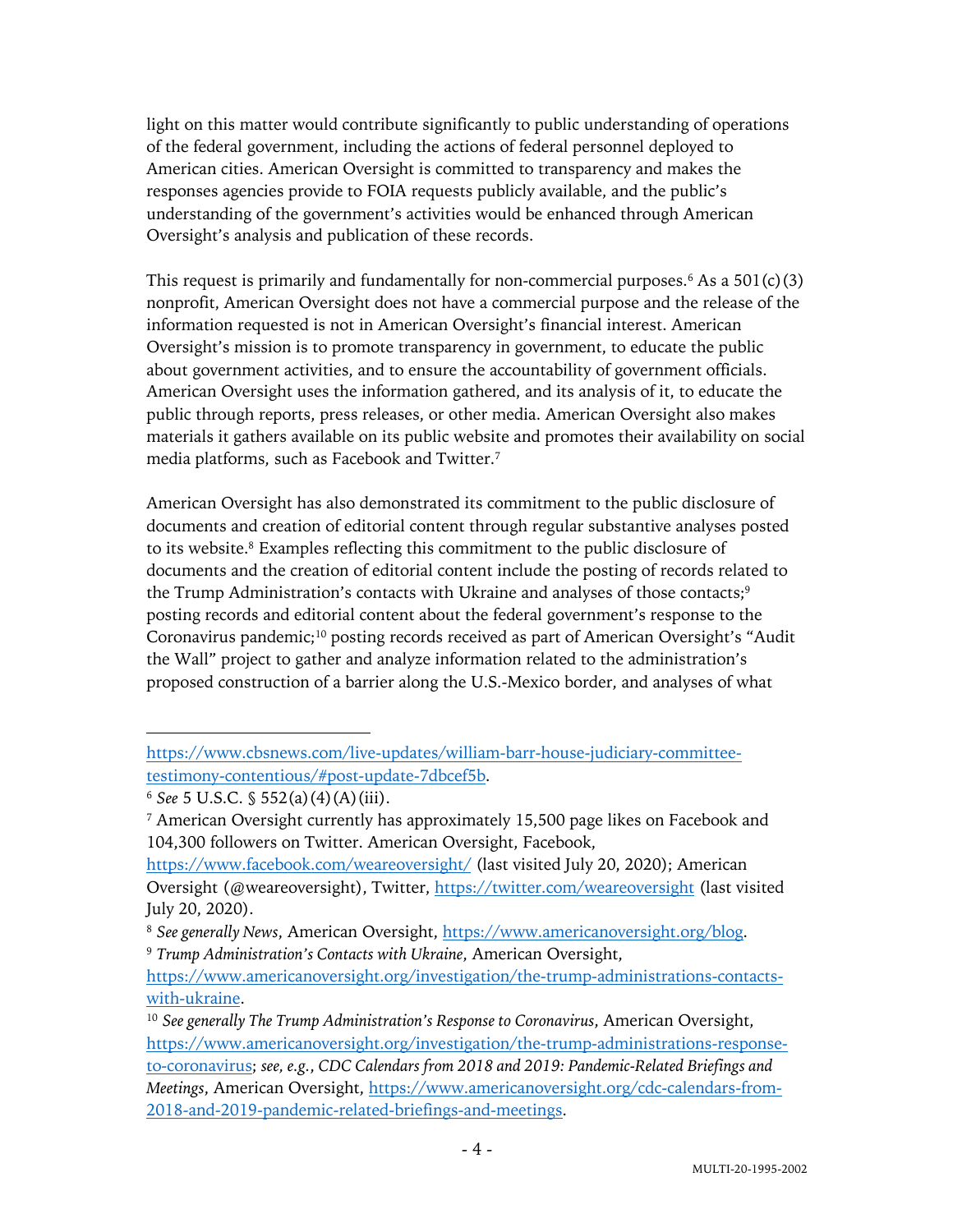those records reveal;<sup>11</sup> the posting of records related to an ethics waiver received by a senior Department of Justice attorney and an analysis of what those records demonstrated regarding the Department's process for issuing such waivers;<sup>12</sup> and posting records and analysis of federal officials' use of taxpayer dollars to charter private aircraft or use government planes for unofficial business. 13

Accordingly, American Oversight qualifies for a fee waiver.

# **Guidance Regarding the Search & Processing of Requested Records**

In connection with its request for records, American Oversight provides the following guidance regarding the scope of the records sought and the search and processing of records:

- Please search all locations and systems likely to have responsive records, regardless of format, medium, or physical characteristics. For instance, if the request seeks "communications," please search all locations likely to contain communications, including relevant hard-copy files, correspondence files, appropriate locations on hard drives and shared drives, emails, text messages or other direct messaging systems (such as iMessage, WhatsApp, Signal, or Twitter direct messages), voicemail messages, instant messaging systems such as Lync or ICQ, and shared messages systems such as Slack.
- In conducting your search, please understand the terms "record," "document," and "information" in their broadest sense, to include any written, typed, recorded, graphic, printed, or audio material of any kind. We seek records of any kind, including electronic records, audiotapes, videotapes, and photographs, as well as letters, emails, facsimiles, telephone messages, voice mail messages, and

<sup>11</sup> *See generally Audit the Wall*, American Oversight,

https://www.americanoversight.org/investigation/audit-the-wall; *see, e.g.*, *Border Wall Investigation Report: No Plans, No Funding, No Timeline, No Wall*, American Oversight, https://www.americanoversight.org/border-wall-investigation-report-no-plans-nofunding-no-timeline-no-wall.

<sup>12</sup> *DOJ Records Relating to Solicitor General Noel Francisco's Recusal*, American Oversight, https://www.americanoversight.org/document/doj-civil-division-response-noel-franciscocompliance; *Francisco & the Travel Ban: What We Learned from the DOJ Documents*, American Oversight, https://www.americanoversight.org/francisco-the-travel-ban-what-we-learnedfrom-the-doj-documents.

<sup>13</sup> *See generally Swamp Airlines: Chartered Jets at Taxpayer Expense*, American Oversight, https://www.americanoversight.org/investigation/swamp-airlines-private-jets-taxpayerexpense; *see, e.g.*, *New Information on Pompeo's 2017 Trips to His Home State*, American Oversight, https://www.americanoversight.org/new-information-on-pompeos-2017-tripsto-his-home-state.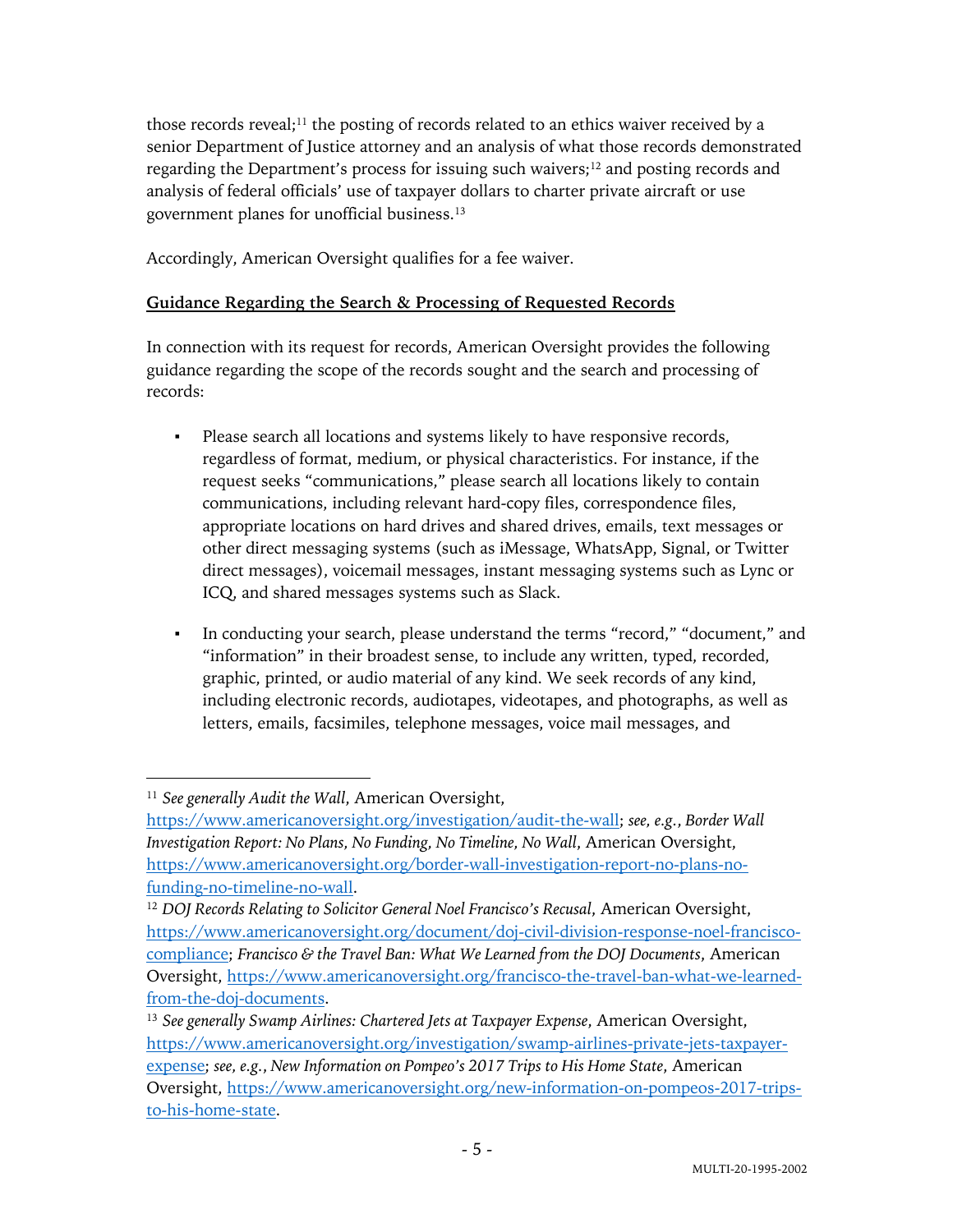transcripts, notes, or minutes of any meetings, telephone conversations, or discussions.

- Our request for records includes any attachments to those records or other materials enclosed with those records when they were previously transmitted. To the extent that an email is responsive to our request, our request includes all prior messages sent or received in that email chain, as well as any attachments to the email.
- Please search all relevant records or systems containing records regarding agency business. Do not exclude records regarding agency business contained in files, email accounts, or devices in the personal custody of your officials, such as personal email accounts or text messages. Records of official business conducted using unofficial systems or stored outside of official files are subject to the Federal Records Act and FOIA.14 It is not adequate to rely on policies and procedures that require officials to move such information to official systems within a certain period of time; American Oversight has a right to records contained in those files even if material has not yet been moved to official systems or if officials have, by intent or through negligence, failed to meet their obligations.15
- Please use all tools available to your agency to conduct a complete and efficient search for potentially responsive records. Agencies are subject to government-wide requirements to manage agency information electronically,<sup>16</sup> and many agencies have adopted the National Archives and Records Administration (NARA) Capstone program, or similar policies. These systems provide options for searching emails and other electronic records in a manner that is reasonably likely to be more complete than just searching individual custodian files. For example, a custodian may have deleted a responsive email from his or her email program, but your agency's archiving tools may capture that email under Capstone. At the same time, custodian searches are still necessary; agencies may not have direct access to files stored in .PST files, outside of network drives, in paper format, or in personal email accounts.

<sup>14</sup> *See Competitive Enter. Inst. v. Office of Sci. & Tech. Policy*, 827 F.3d 145, 149–50

<sup>(</sup>D.C. Cir. 2016); *cf. Judicial Watch, Inc. v. Kerry*, 844 F.3d 952, 955–56 (D.C. Cir. 2016). <sup>15</sup> *See Competitive Enter. Inst. v. Office of Sci. & Tech. Policy*, No. 14-cv-765, slip op. at 8 (D.D.C. Dec. 12, 2016).

<sup>&</sup>lt;sup>16</sup> Presidential Memorandum—Managing Government Records, 76 Fed. Reg. 75,423 (Nov. 28, 2011), https://obamawhitehouse.archives.gov/the-press-

office/2011/11/28/presidential-memorandum-managing-government-records; Office of Mgmt. & Budget, Exec. Office of the President, Memorandum for the Heads of Executive Departments & Independent Agencies, "Managing Government Records Directive," M-12- 18 (Aug. 24, 2012), https://www.archives.gov/files/records-mgmt/m-12-18.pdf.